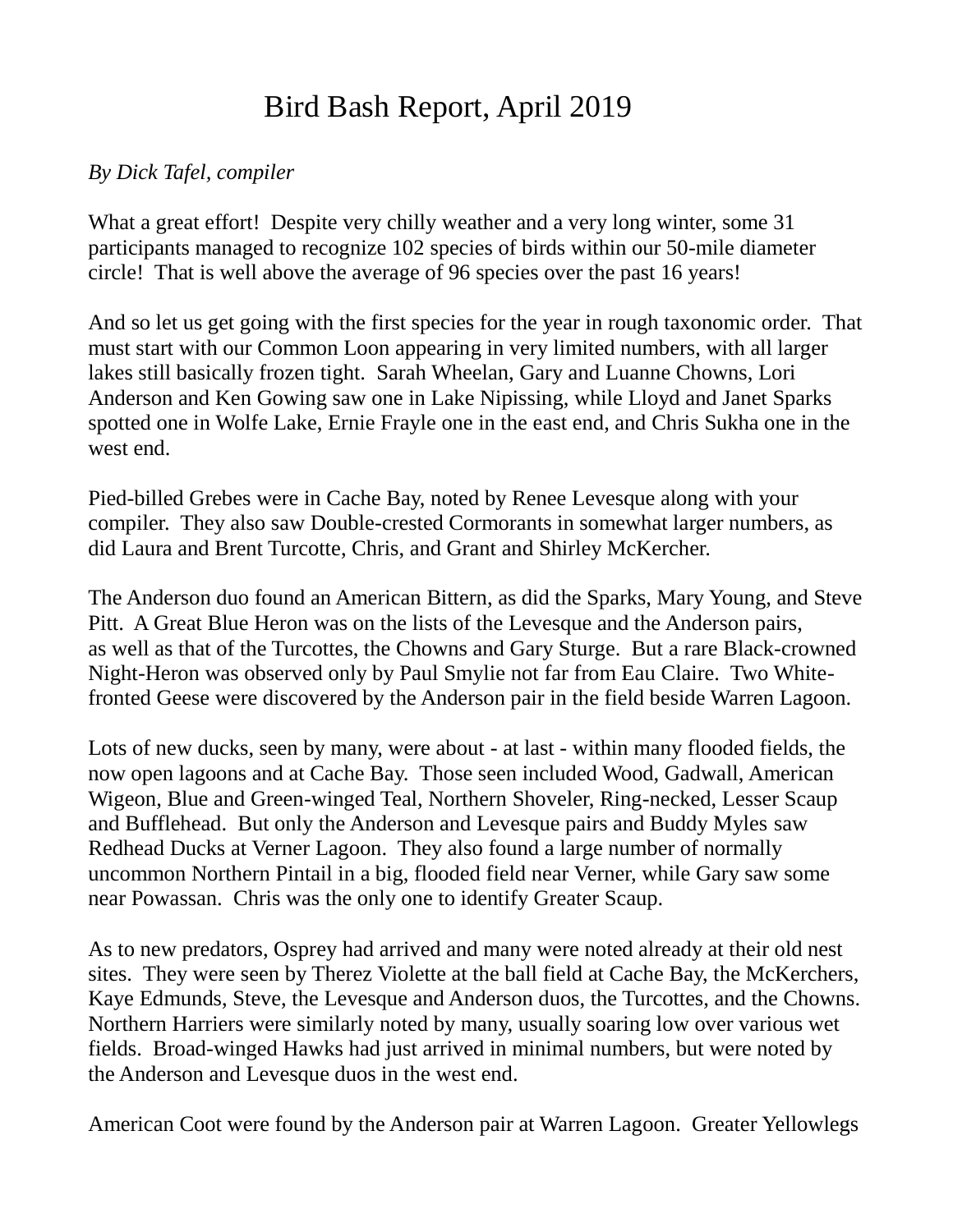were fairly well spread, being noted by the Levesque and Anderson pairs, by the McKerchers, and by Gary. The McKerchers were the only ones to also identify the Lesser Yellowlegs. Wilson's Snipe were found by Steve, Chris and the Anderson pair.

Barred Owls were discerned by Marc Buchanan, the McKerchers, and the Levesque duo. The McKerchers were the only ones to hear the Boreal Owl.

Yellow-bellied Sapsuckers had arrived and were noted by the Levesque and Anderson pairs, Gary, the Chowns, Chris, Paul, and the McKerchers. Northern Flickers were even more widely observed and seen by many, including Mary Ann Kenrick in town.

Eastern Phoebes seemed to be the only flycatcher yet around, noted by the Sparks, Gary, Chris, and the Anderson and Levesque pairs. A few swallows had made it to our area. The Tree was seen by Ernie and Rose McClelland, and the Barn by the McKerchers.

Brown Creepers were noted by Paul, Marc, Chris, Brent, Laura, the Levesque duo, the McKerchers and the Chowns. Winter Wren was on the Levesque pair's list, plus that of Paul, the Chowns, Chris, and Gary.

Tiny and very active Ruby-crowned and Golden-crowned Kinglets were about in fair numbers seen by the Chowns, the Levesque pair, the McKerchers, Chris, Brent and Laura. Marc saw only the Ruby-crowned, as did Kaye.

Gary Sturge came upon an Eastern Bluebird, and identified a Veery, as did the McKerchers and the Anderson duo. Hermit Thrush seemed to be the most abundant thrush (except for the robin) and was seen by many.

Now to our wonderful wood warblers. A few did appear - the Yellow-rumped seen by a lucky few including the Levesque pair, the Chowns, Brent and Laura, Ernie, and Gary. Very pretty Pine Warblers were showing up at a few feeders, including that of Elsa Tafel, Sarah, Kaye, and the Anderson duo. A Wilson's Warbler graced the eyes of Marc Buchanan.

New Sparrows: huge numbers of these seemed to find our area healthful during our strange spring season. A few Chipping Sparrows were noted amidst the others by Ernie, John Levesque, Linda Stoner, Gary, the McKerchers, the Chowns, the Anderson duo, Mary Ann, and Chris. A lone Vesper amidst a swarm of other miscellaneous sparrows was identified by the Levesque pair, as were some Savannahs, noted also by the Anderson duo, the McKerchers, Gary and Chris. Chris also found the Swamp Sparrow, as did the Levesque duo and Brent. Fox Sparrows were discovered by several, including the Chowns, Chris, the Turcottes, Kaye, John, Peter and Pam Handley, Mary, and the Levesque pair.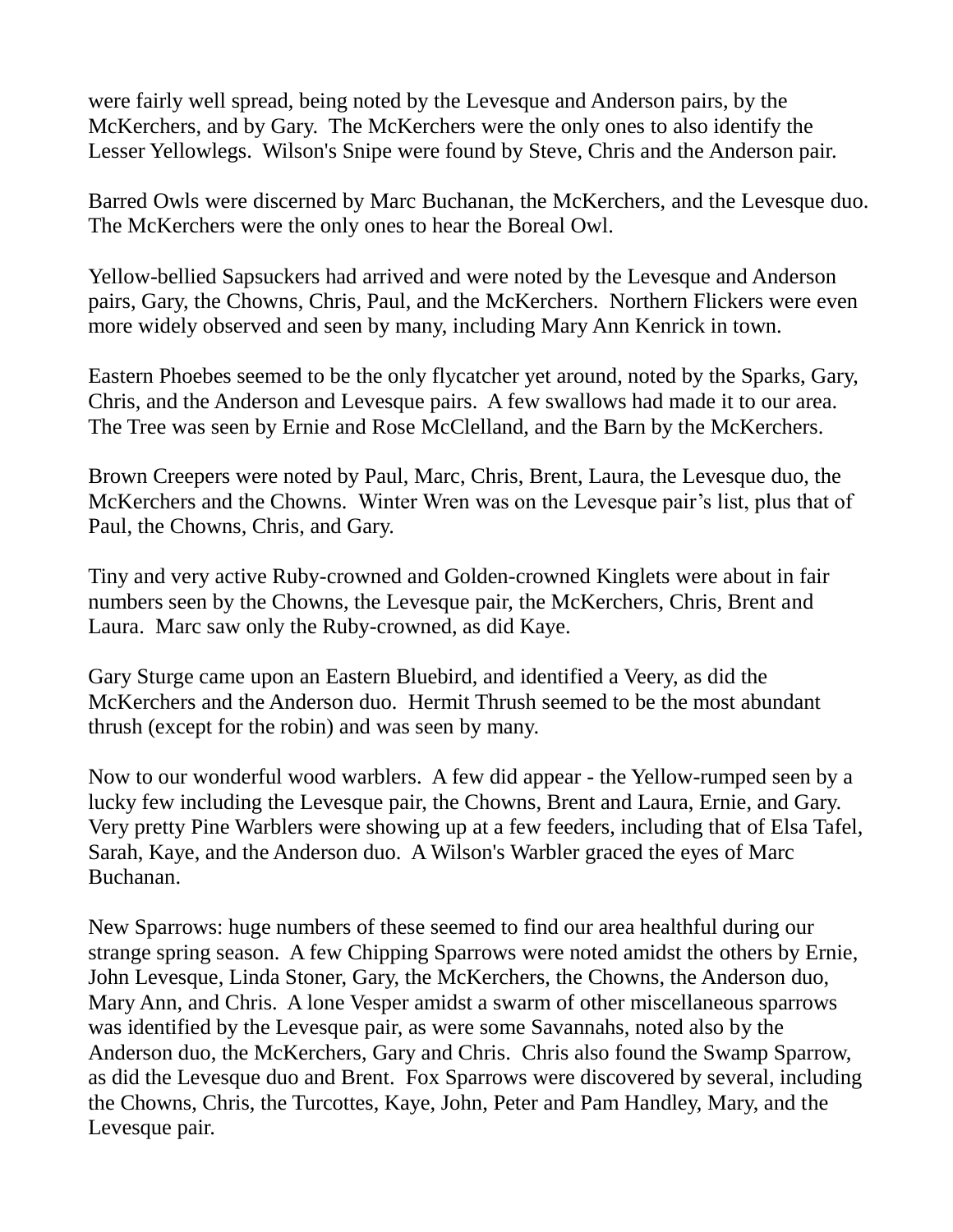What of the grand flock of Lapland Longspurs discovered by Buddy near Verner! That must have been fun! But so must have been the few Eastern Meadowlarks that have dared set forth here so far and noted by the Anderson duo east of Powassan.

Rusty Blackbirds were identified by the Chowns, the Anderson and Levesque duos, Chris, Mary and Brent. A few Brown-headed Cowbirds were noted by Gary, the Chowns and the Levesque pair.

Purple Finches had returned to a few feeders, noted by Chris, John, Gary, Donna Demarco, Linda, Mary Ann and the Handleys. Pine Siskins had also returned, though to fewer places thus far. Two or three were noted at Elsa's feeder area, as well as at Mary Young's, Ernie's, and the McKercher's. And finally, what about the American Goldfinch, an often common winter feeder adherent? Well, only Brent had caught up to that one this year –at Laurier Woods no less.

And so that ends all the new birds caught sight (or sound) of during the April's Bird Bash. We will now get to the birds seen at some time during a Bird Bash over the previous 3 months, again in roughly taxonomic order.

That should start with Turkey Vultures, now quite commonplace and seen by many, mostly soaring. Eight graceful Trumpeter Swans were observed on the southerly shore of Cache Bay by the Levesque pair. (Might they have been Tundras? Very hard to tell from that distance, but such do not normally appear at Cache Bay, and normally are farther north by the end of April, whereas at least one pair of Trumpeters has been making the Bay their home in recent summers.)

Mallards, and to a lesser extent Black Ducks, were around at several places and observed by many; likewise, Common Goldeneye, Hooded and Common Mergansers.

Just a few Red-tailed Hawks were discovered and those by Gary, Mary, and Kaye. Bald Eagles were noted by several observers, as were American Kestrel. Kaye saw a Merlin within the City, and Chris one in the west end. No Rough-legs were noted on this Bird Bash.

Ruffed Grouse were again fairly wide-spread and noted by Donna, among others. Wild Turkeys were found by the Anderson pair and by Ernie. Sandhill Cranes were still about, though in small numbers, seen by Steve, Mary, Chris, the McKerchers, and the Anderson and Levesque pairs.

A few Killdeer showed up again, noted only by Chris and the McKerchers. And a few more American Woodcock were about, heard by your compiler at Laurier Woods'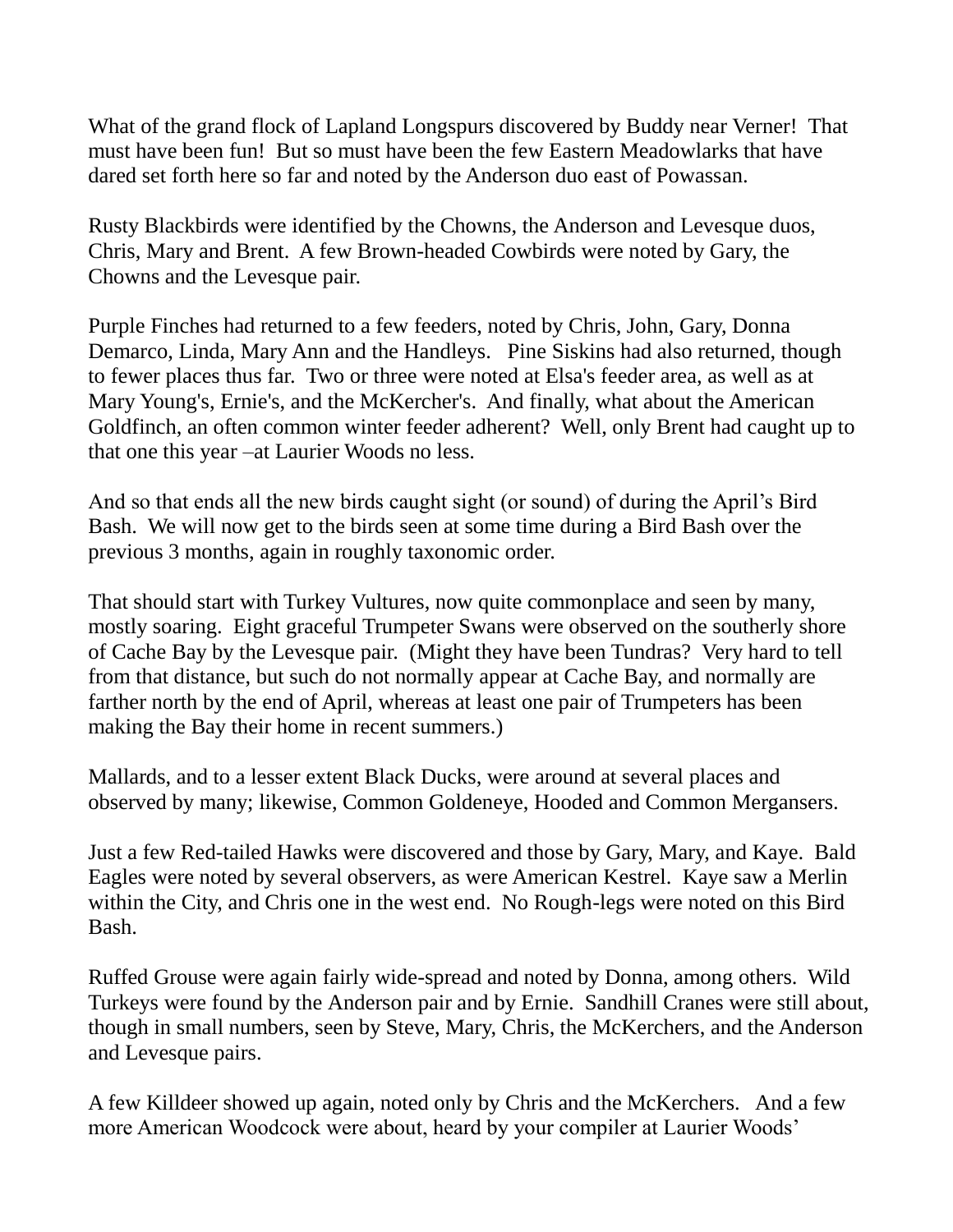parking lot, and by Chris and the Anderson pair.

Ring-billed and Herring Gulls were about in large numbers, but no other gulls or terns were yet spotted within the still frozen, main lakes.

Of course, lots of Rock Pigeons were about, while Mourning Doves were noted by just a few, including Donna, Kaye, Chris, and both the Levesque and Anderson pairs.

The Belted Kingfisher was seen again by some, including the Anderson and Levesque pairs, and by Chris.

The three main woodpecker species were widespread and seen by many. A Northern Shrike was noted only by Kaye.

The Canada Jay was seen solely by Ernie, but Blue Jays, American Crows and Common Ravens were , as usual, widely noted; likewise, the Black-capped Chickadee and the Red and White-breasted Nuthatches.

American Robins have made their presence well-known (at last) and were observed by many appreciative onlookers. A few striking Brown Thrashers were seen again (one had been about in January), and enjoyed by Mary Ann, Laura, Mary, Gary, and the Levesque duo.

Of course European Starlings were very widespread.

Now as to sparrows noted in previous Bird Bashes, we get first to the American Tree. They seemed to be everywhere and were seen by most participants. Song Sparrows and White-throats were also about, though in lesser numbers than the American Tree, but both were also noted by many. As to the White-crowned (seen before in January), they were spotted (so far) only by Steve, Linda, the Sparks, Mary Ann, Marc, Ernie, and Gary. Dark-eyed Juncos were as widely present as the American Tree Sparrow, and seen by almost all.

Snow Buntings: a very few were still about and noted by Kaye and by the McKerchers.

Red-winged Blackbirds were almost everywhere, as were huge flocks of Common Grackles.

No reports were made of Pine Grosbeaks, but Red Crossbills were still here, noted by Gary and by Kaye. Common Redpolls were the birds of feeders this year - in large numbers and everywhere! Evening Grosbeaks were also about and in fair numbers, and observed by John, the Handleys, Mary Ann, Therez and Chris.